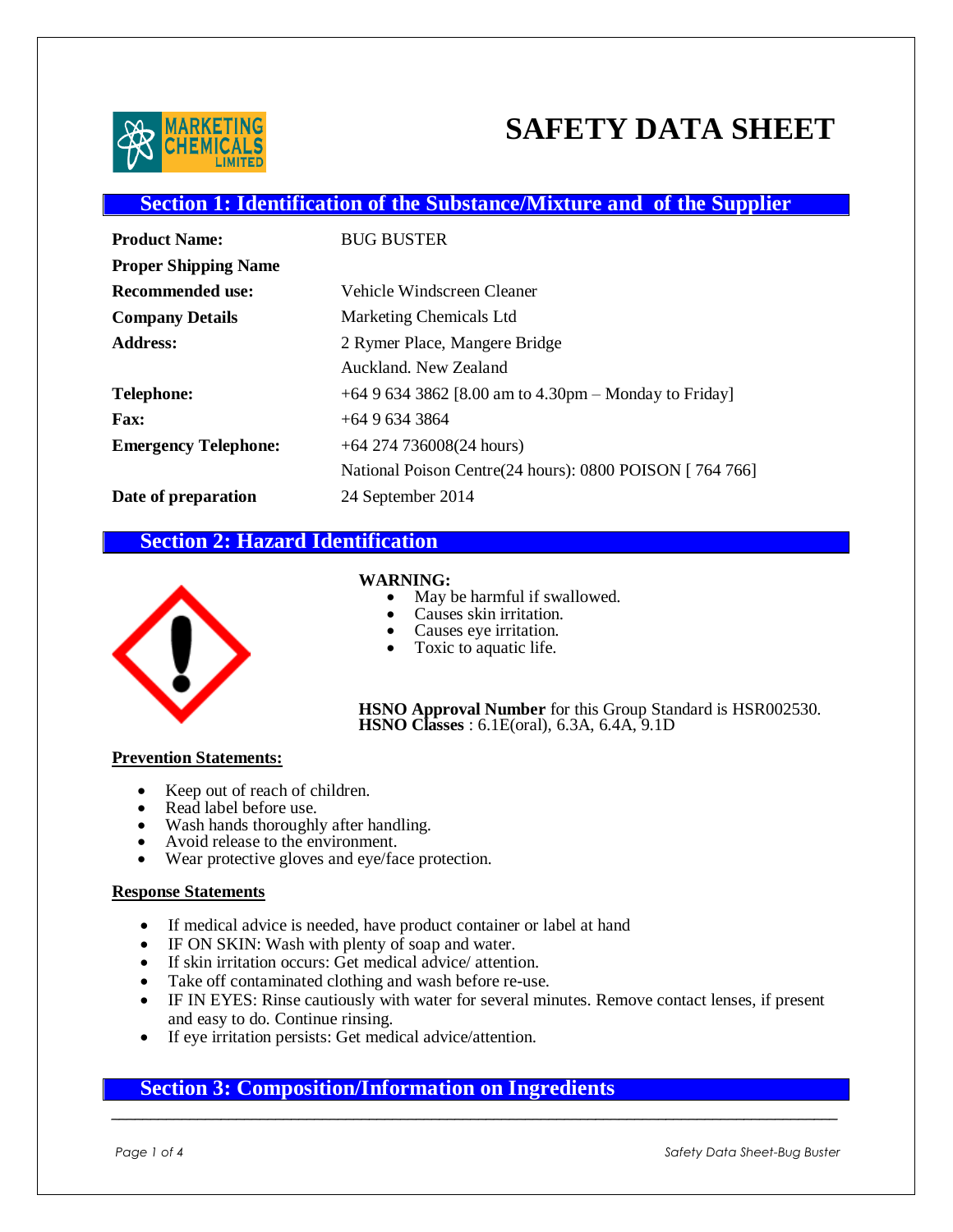| <b>Name</b><br>Aqua Ammonia | $%$ by Wt.<br><10.0 | <b>CAS Number</b><br>1336-21-6 |
|-----------------------------|---------------------|--------------------------------|
| 2 Butoxyethanol             | < 5.0               | $111 - 76 - 2$                 |
| Water                       | Balance             | 7732-18-5                      |

# **Section 4: First Aid Measures**

| <b>Eyes:</b>       | Rinse cautiously with water for several minutes. Remove contact lenses,<br>if present and easy to do. Continue rinsing. If eye irritation persists: Get<br>medical advice/attention. |
|--------------------|--------------------------------------------------------------------------------------------------------------------------------------------------------------------------------------|
| Skin:              | Wash with plenty of soap and water. If skin irritation occurs: Get<br>medical advice/attention. Take off contaminated clothing and wash<br>before re-use.                            |
| <b>Ingestion:</b>  | If medical advice is needed, have product container or label at hand. Call<br>a POISON CENTER or doctor/physician if you feel unwell. Do NOT<br>induce vomiting.                     |
| <b>Inhalation:</b> |                                                                                                                                                                                      |

**For Further Information Telephone (24 Hours)The National Poison Centre: 0800 Poison [764 766]**

# **Section 5: Fire Fighting Measures**

| <b>Flash Point:</b>                            | Not applicable |
|------------------------------------------------|----------------|
| <b>Auto ignition Temperature:</b>              | Not applicable |
| <b>Flammable Limits in Air %</b><br>by Volume: | Not applicable |
| <b>Extinguishing Media:</b>                    | A11            |
| <b>Fire Fighting Instructions:</b>             |                |
| <b>Unusual Fire and Explosion</b><br>Hazards:  | Not applicable |

# **Section 6: Accidental Release Measures**

Do not release into waterways.

# **Section 7: Handling And Storage**

| <b>Handling &amp; Storage:</b> | prevent secondary accidents. | Protect from physical damage. Clean up all spills immediately to |
|--------------------------------|------------------------------|------------------------------------------------------------------|
|                                |                              |                                                                  |

# **Section 8: Exposure Controls/Personal Protection**

| <b>Engineering Controls:</b>  | General (mechanical) room ventilation is considered satisfactory in<br>enclosed spaces.                                               |
|-------------------------------|---------------------------------------------------------------------------------------------------------------------------------------|
| <b>Eye / Face Protection:</b> | Safety Glasses/Full face masks                                                                                                        |
| <b>Body Protection:</b>       | PVC-coated gloves. Avoid skin contact. If skin contact or contamination<br>of clothing is likely, protective clothing should be worn. |

**Respiratory Protection:**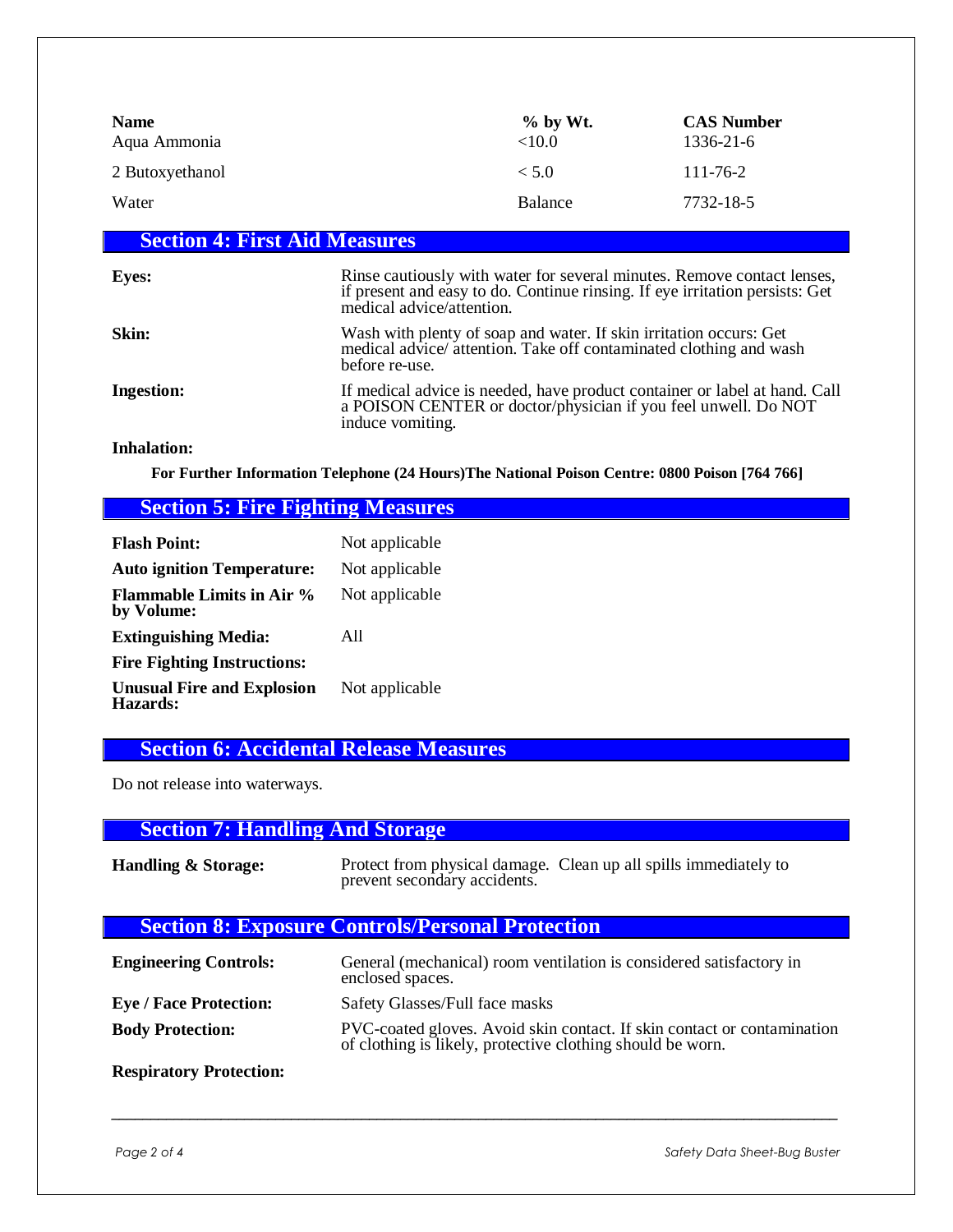## **Section 9: Physical And Chemical Properties**

Appearance Blue Liquid Specific Gravity 0.90 Vapour Pressure Not available Vapour Density Not available Solubility in water Completely

### **Section 10: Stability And Reactivity**

| <b>Stability of the Substance:</b>                                   | Stable under normal conditions |
|----------------------------------------------------------------------|--------------------------------|
| Conditions to avoid:                                                 |                                |
| <b>Materials to avoid:</b>                                           | Oxidising agents               |
| <b>Hazardous Decomposition</b><br><b>Products:</b>                   |                                |
| <b>Conditions Contributing to</b><br><b>Hazardous Polymerization</b> | Will not occur                 |

#### **Section 11: Toxicological Information**

| <b>Eyes:</b>      | <b>EXPERT JUDGEMENT:</b> Irritant at this concentration. |
|-------------------|----------------------------------------------------------|
| Skin:             | EXPERT JUDGEMENT: Irritant at this concentration.        |
| <b>Ingestion:</b> | SPECIES: Rat: ENDPOINT: LD50                             |
|                   | VALUE: $350 - 370$ mg/kg                                 |

#### **Inhalation:**

**Section 12: Ecological Information**

SPECIES: Coho salmon; TYPE OF EXPOSURE: Flow through; DURATION: 96 hr ENDPOINT: LC50; VALUE: 0.45 mg/l Bioccumulative: No; Rapidly Degradable: Yes

SPECIES: Daphnia magna ;TYPE OF EXPOSURE: DURATION: 48 hr; ENDPOINT: LC50 ;VALUE: 0.66 mg/l

**Section 13: Disposal Considerations**

Dispose through Licensed Disposal Company

#### **Section 14: Transport Information**

Not regulated as hazardous for transportation

**UN No:**

**Proper Shipping Name:**

**Dangerous Goods Class:**

Page 3 of 4 Safety Data Sheet-Bug Buster **Sheet-Bug Buster and Sheet-Bug Buster** *Safety Data Sheet-Bug Buster*